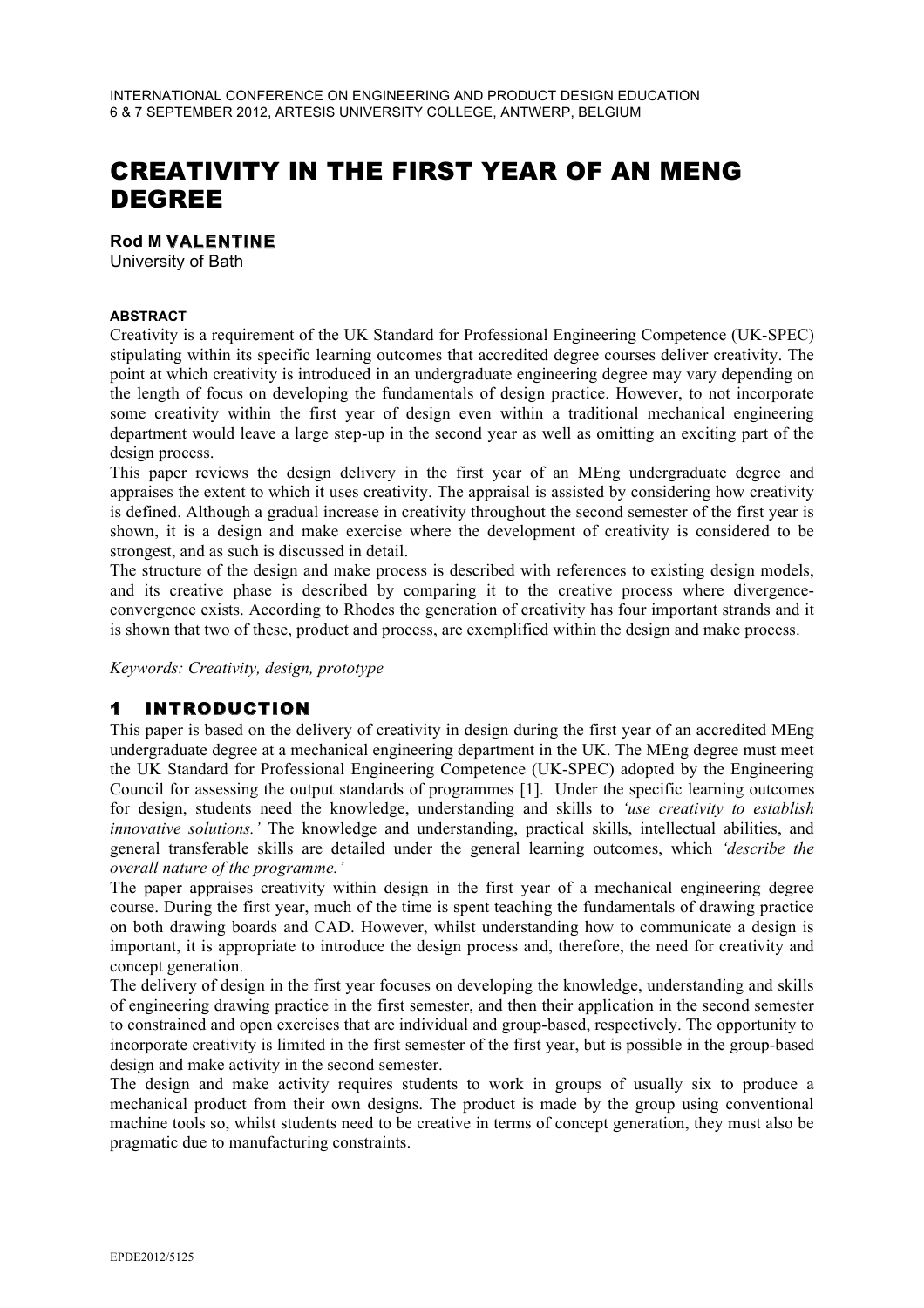Furthermore, most mechanical engineering students do not have the experience to readily assume the role of creative designers, and so it is important to use instruction which breaks the design tasks down into individual phases which can be stepped through week by week.

# 2 ACCREDITATION

The MEng degree is accredited by the Institution of Mechanical Engineers for its adherence to the criteria of the UK-SPEC adopted by the Engineering Council [1]. The Engineering Council was set up in 1982 to be responsible for the engineering profession on recommendation of the 1980 Finniston Committee Report proposing '*the establishment of an Engineering Authority*' [2]. The UK-SPEC defines the required output standards for academic programmes. The output standards are met when students achieve the four general learning outcomes and the five specific learning outcomes, which are now discussed.

The four general learning outcomes - knowledge and understanding, intellectual abilities, practical skills, and general transferable skills - are said to describe the overall nature of a programme. References to design are made in both the intellectual abilities outcome, which requires a 'creative and innovative ability in the synthesis of solutions and in formulating designs,' and in the skills outcome by 'must possess practical engineering skills acquired through design work, and in the development and use of computer software in design.' Of the five specific learning outcomes, design is listed separately and contains the following: '*use creativity to establish innovative solutions.*'

The delivery of the five specific learning outcomes by the MEng course ostensibly also delivers the general ones, and this can be seen in part from the above two references highlighting the need for creativity. Stepping back and considering how to interweave all of the UK-SPEC's general learning outcomes through a module's learning outcomes can be seen in an Active Learning module, taught at the University of Liverpool [3]. Active Learning experiences like the design and make activity bring students closer to the practical side of engineering but unlike the design and make replace actual experiences from within a traditional workshop or laboratory with learning by software.

### 3 CREATIVITY

The UK-SPEC stipulates that creativity should be taught, but what is actually meant by creativity? To help understand what creativity is and how it might be delivered in first-year design, this section explores existing research and definitions of it.

A review of creativity principles applied to engineering design by Thompson and Lordan [4] identifies many definitions of creativity which include:

- 'an act of making new relationships from old ideas'
- 'the ability to look at things differently'
- 'newness or uniqueness and value or utility'

A review of sixty common definitions of creativity by Rhodes [in 4] identifies four strands as being important to creativity: the person, the process, the product, and the press. The press refers to the interaction between the environment and a person, and the effect each has on the other in terms of creativity. Thompson and Lordon [4] state therefore that the achievement of creativity is a function of these four strands, and deduce that creativity involves novelty combined with usefulness. Novelty is described as being either a new idea or a combination of existing ideas.

# 4 DESIGN PROCESS

This section reviews some of the existing models of the design process or more specifically the problem-solving process to compare the design and make stages with theory, and how the design process incorporates creativity.

#### **4.1 The design process**

An early suggestion by Dewey [in 4] of the problem-solving process is: defining the problem, identifying the alternatives, and selecting the best alternative. A review by the Design Council [5] identifies the approach of Bruce Archer as playing a key role in developing the discipline of design research: '*Archer wrote Systematic Method for Designers in the 1960s……Archer defined design as employing a combination of the intuitive and cognitive, and therefore attempted to turn the design process into a science by formalising a creative process.*'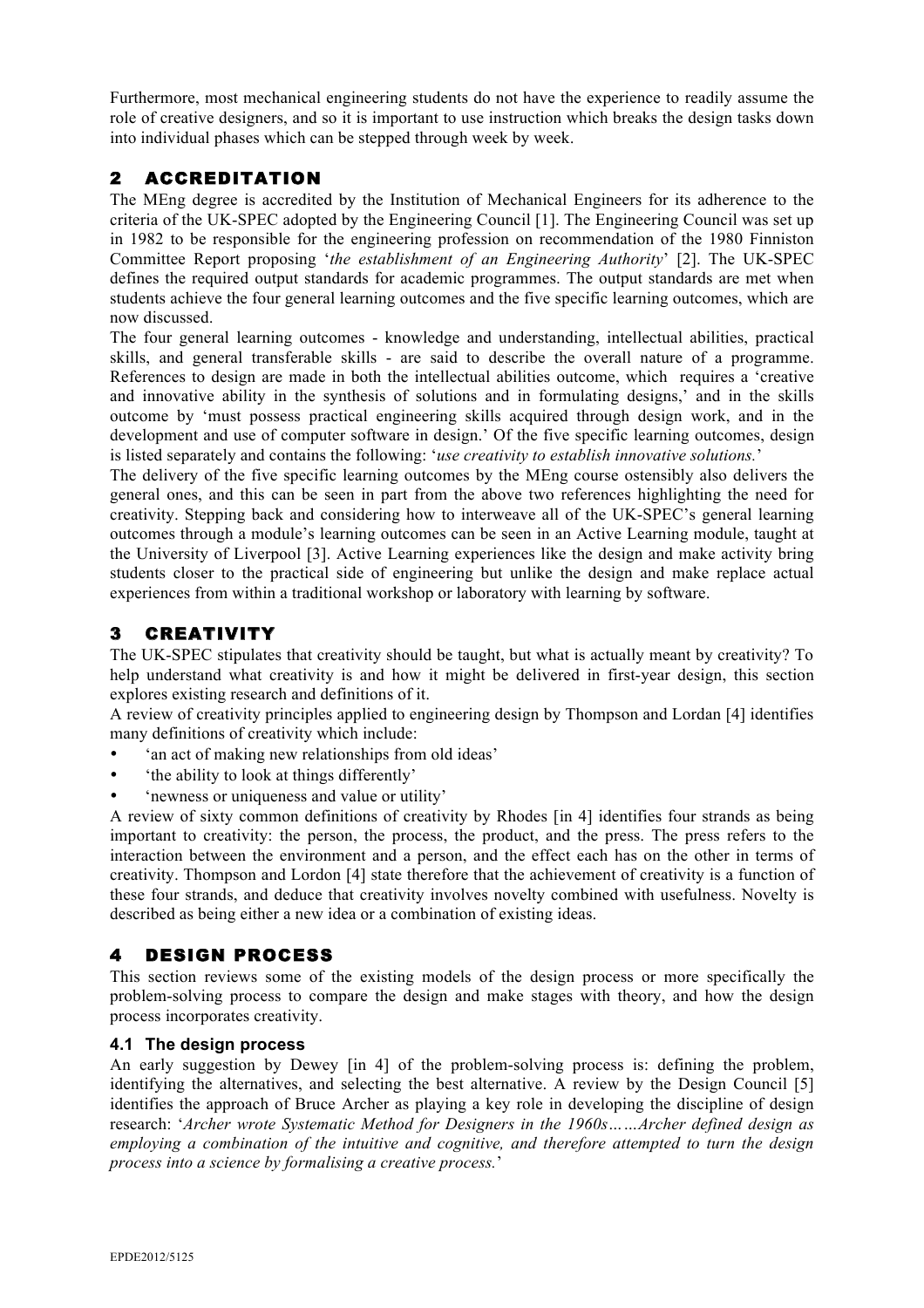A systematic approach is used by Pahl and Beitz [6] to describe the design process. Importantly, problems are solved by a step-by-step analysis and synthesis, progressively moving from the qualitative to the quantitative and from the task to the solution. These descriptions are of a linear format with feedback, and offer a useful breakdown of the design process into clear, discrete phases appropriate to adopt for first-year MEng students.

A wider perspective of the design process that starts with the user and proceeds through to selling a product is given by Pugh [7] as total design. A central spine of familiar phases (concept design, detail design, manufacture) is sandwiched between these two additional phases, and all phases are separated by bi-directional arrows denoting iterations. The Design Council's review [5] highlights the emergence of user participation as one of the key outcomes from models, such as the core-model of Pugh, noting how they formalise the design process.

#### **4.2 The creative process**

An interesting aspect of the design process is the way in which it incorporates creativity. The creative process, one of Rhodes's four strands, describes the stages of thinking that creative people use to invent something both new and useful. Thompson and Lordan [4] examine the cognitive or mental thought processes of engineers during the creative phase. An important contribution to the process of creativity is made by the Osborn-Parnes five-stage creative process model, see Figure 1, which promotes imagination (and brainstorming) in the creative acts of fact finding, problem finding, idea finding, solution finding, and acceptance finding.



*Figure 1.The Osborne-Parnes five-stage creative process Figure 2. Design Council - double diamond*

The creative process model of Osborn-Parnes, shown in Figure 1, suggests divergence-convergence, noted in work on the structure of intellect by Guilford [in 4]. In an educational context, students may need to have the opportunity to ask questions as part of fact finding divergence. Students in later years are introduced to the Design Council's double diamond phases in design development, shown in Figure 2, where exploration of ideas occurs through a series of iterative loops [5].

Dym *et al* [8] recognise design thinking as divergent-convergent questioning where the first step of a design project is taken by posing questions. In an educational design project, it is pointed out that such questioning has limited effect when known proven principles are applied to a problem to reach a solution. However, this may still be of value to first-year students whose awareness of engineering fundamentals is relatively low, thereby giving experiential validity to their divergent questions within the concept domain prior to convergent questions of the knowledge domain.

# 5 FIRST-YEAR DESIGN

In order for students to '*use creativity to establish innovative solutions*', they need to apply knowledge of 2D and 3D drawing techniques through practical skills, thereby satisfying the general learning outcomes of '*knowledge and understanding, and practical skills*' prescribed by the UK-SPEC.

There are two design units in the first year of the MEng degree, one for each semester. In the first semester, students are taught how to communicate designs by creating hand-drawn orthographic and isometric drawings of parts and assemblies, and also produce an exploded view of an assembly in either isometric or perspective. A CAD laboratory is also scheduled to give the skills necessary to produce 3D models of parts and assemblies. The first semester therefore improves students' knowledge of the drawing fundamentals and develops practical skills through a series of hand-drawn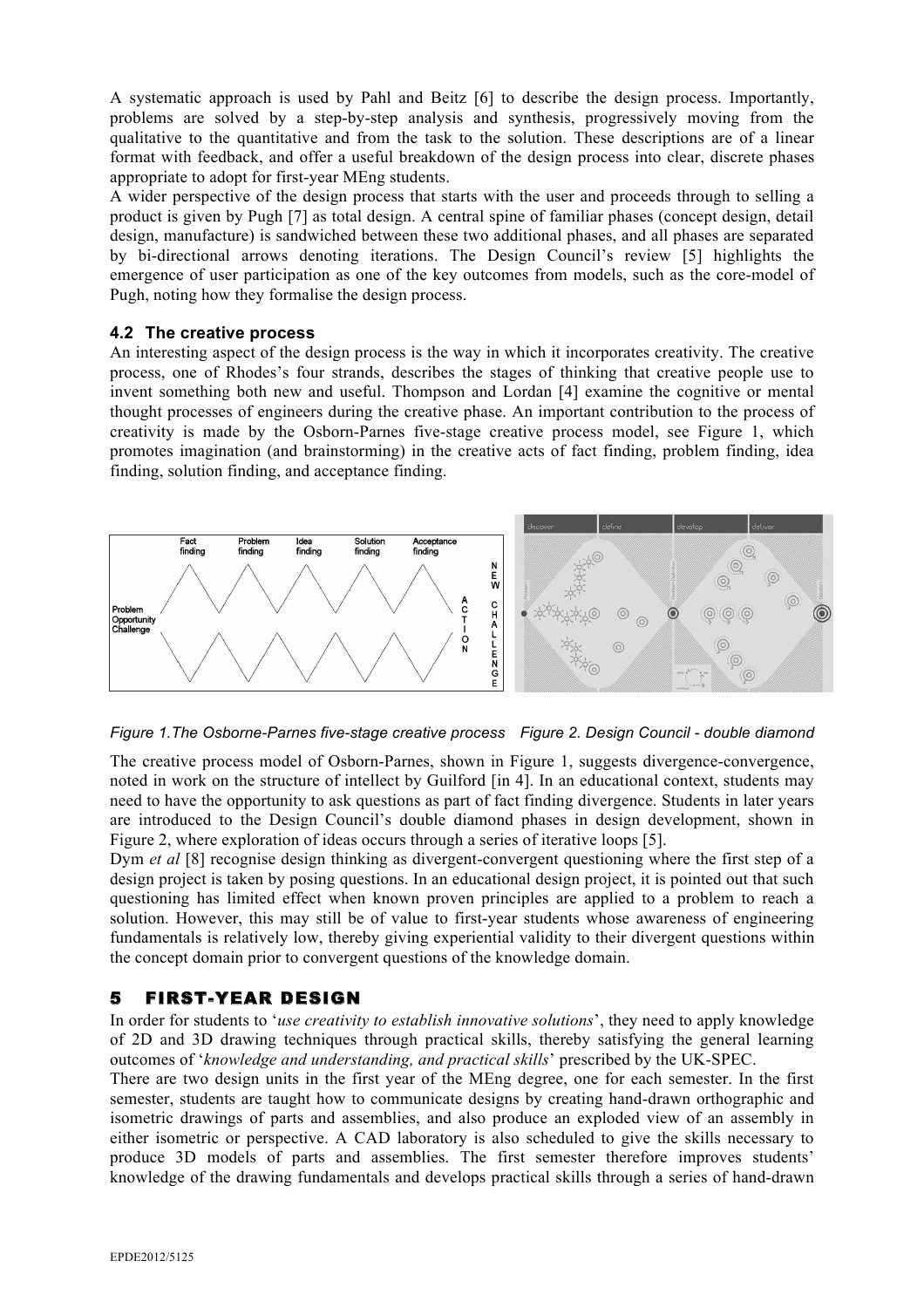engineering exercises. In the second semester, three design exercises are set: a five-week constrained exercise, a one-week competition, and a five-week design and make. The opportunity for creativity increases with each exercise, and so it is the design and make activity which is considered in this paper. The five-week allocation is for the design phase only, as the make phase occurs early in the second year.

The design and make activity presents students, working in groups, with the opportunity to generate solution principles and therefore be creative within the concept phase of the design process. The approach to the design and make activity [9], see Figure 3, resembles Pugh's core-based model by starting with the need to identify the market from a brief, but differs from it by replacing the sell phase with a demonstration to staff.

The brief issued to the students contains minimal information, not enough to fully develop a design from, and students must therefore ask divergent-convergent questions [8] to outline and define the market requirements expected by staff which can then be translated into a design specification. The act of asking questions gives students the opportunity to discover the nature of the problem, which is seen as being a critical phase in the double diamond model [5], and then converge at the '*problem definition*'. The brief requires the groups of students to develop a product that is not available on the market, thereby setting an open-ended project which 'raises the potential for creative work through the opportunity to include a significant phase of divergent thinking' provided that the students are not being constrained to develop a preconceived solution [7].



*Figure 3. Design and make process [9]*

By comparing the design and make process in Figure 3 with the Osborn-Parnes process in Figure 1, it is important for students to be able to find facts and identify inherent problems in order to creatively reach the point from which ideas can then be generated. This point is reached in the *design and make* process when the final design specification is written, although in practice the question and answer sessions spans several weeks and a student group may start to think of or sketch out ideas or concepts from the first week. The concept phase requires students to produce solution principles from which one is chosen to develop. This can be a creative process for students in which divergence-convergence is practised. Thompson and Lordan [4] suggest therefore that '*if creativity is to be improved, more emphasis on the divergent process and the interdependence of divergent and convergent thinking must be desirable.*'

Students enrol onto the MEng degree with A-levels in analytical areas and might not be, therefore, well versed in conceptual thinking. To help the students in the concept design phase create solution principles, morphological analysis is introduced when the design and make activity commences. This technique is normally applied, however, by only a few groups while the others create generic solutions as shown in Figure 4. Whether first-year students feel uncomfortable about breaking the overall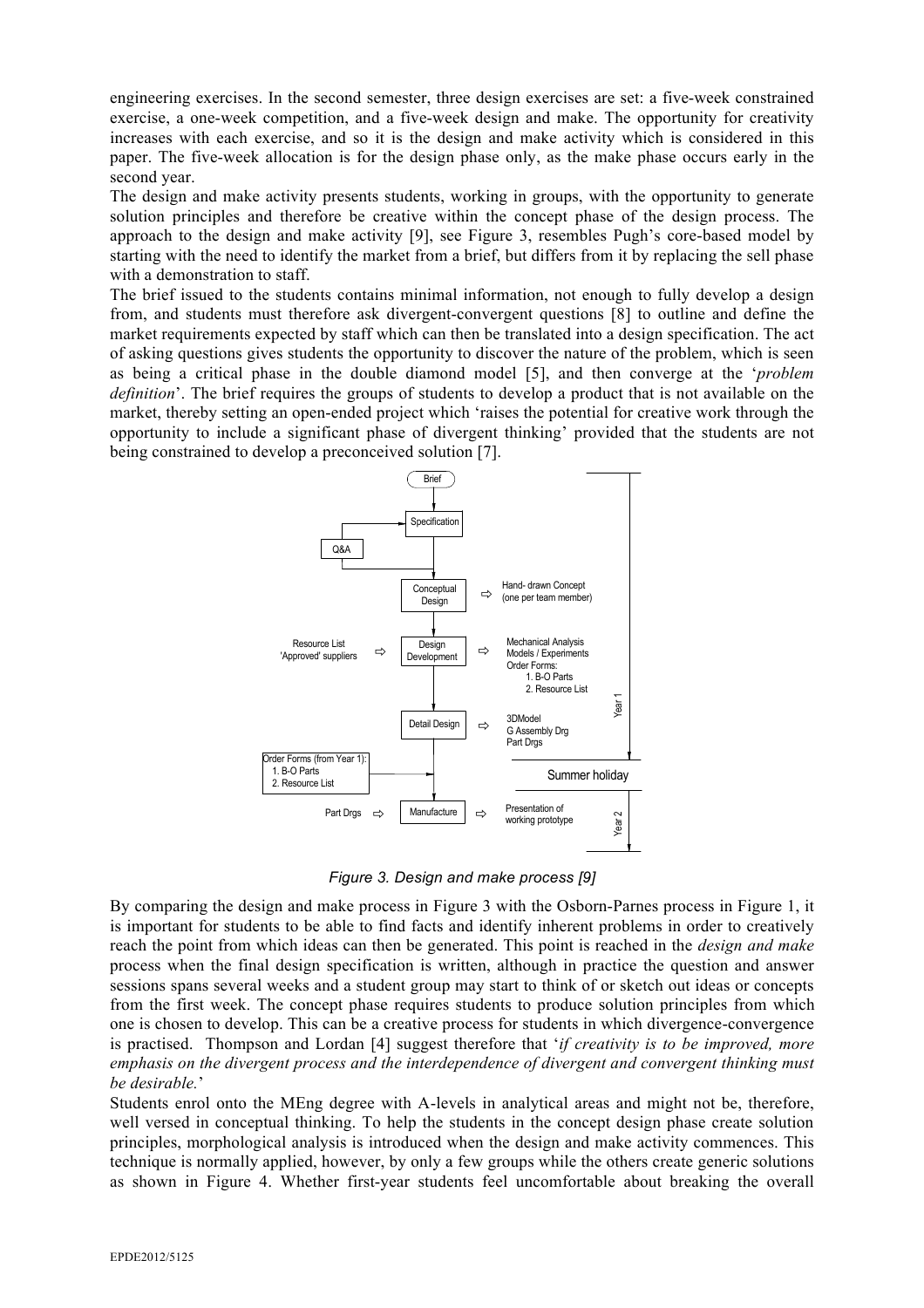function of the product down into sub-functions or simply feel it to be an additional challenge is unclear. Although this should not detract from the creative opportunity the activity offers, perhaps more guidance on its use is necessary.



*Figure 4. A student's concept drawing*

While iteration in the design development phase of the design and make process is not shown in Figure 3, it sometimes happens for some student groups when they build preliminary models (CAD or physical) of their chosen concept principle and discover that it is not going to meet the requirements of the specification. In this scenario, the design development phase compares well with the solution finding phase of the Osborne-Parnes model with students asking further questions about the chosen concept's functionality, and then in the knowledge domain, converge to a decision on whether to proceed with it or not. When student groups choose to reject a concept principle and develop the next in line, they do so with the reassurance that their previous work is not wasted but is in fact a valuable inclusion within their report. It is not certain why more student groups do not iterate in this solution finding phase. Perhaps time proves to be the principal inhibitor.

Rhodes [in 4] includes the product as one of the four strands which are important for producing creativity. The design and make product agrees with this by possessing novelty value and satisfying a need. An example of this is a hand operated raffle ticket machine used as the product recently. This is a machine which separates raffle tickets from a strip, folds them, and dispenses into a receptacle. A solution principle or concept drawing from a student is shown in Figure 4. The sketch shows application of isometric and 2D drawing skills and an understanding from '*the capacity to use concepts creatively, in problem solving, in design*' [1]. In recent years, changes have been made to the isometric exercises to give students practice in drawing a quarter-sectioned assembly. This has proved to be an effective means of clearly representing their concepts in the design and make exercise through graphics and minimal text. A creative product is novel and satisfies a need, and, according to MacKinnon [in 4], should meet a third criterion of having its value communicated to others. The design and make process requires the student groups to manufacture their prototypes in year 2 and communicate to staff its effectiveness and viability by a presentation and demonstration. This final communication shows agreement with the third criterion by the value of their concept principle, the value of the product is predefined in the brief.

### 6 CONCLUSION

This paper has discussed where creativity, a requirement within the UK Standard for Professional Engineering Competence (UK-SPEC) for accreditation, is delivered in the first year of an MEng course. Whilst the first semester's design exercises develop the UK-SPEC's general learning outcomes of knowledge, understanding, and skills, necessary for producing engineering drawings, a gradual increase in creativity is introduced in the second semester where the specific requirement of creativity was shown to exist in a design and make activity.

The extent to which the design and make activity is creative was initially appraised against a definition by Rhodes which identifies four strands, product, process, person and press, as being significant to creativity. The design and make process was found to be creative in two of these strands, process and product. The process is described more widely by Osborn-Parnes as a creative process, which is